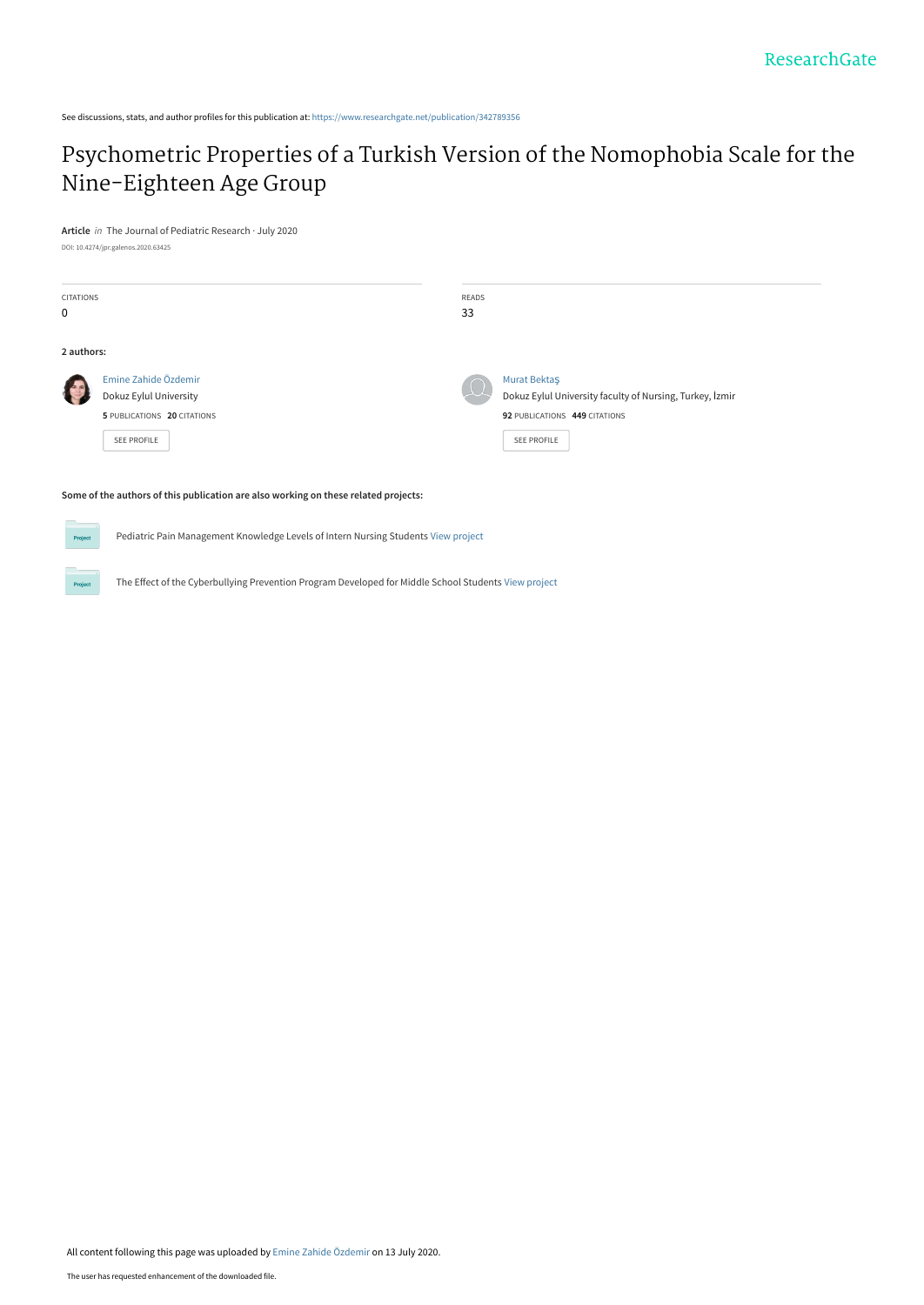

# Psychometric Properties of a Turkish Version of the Nomophobia Scale for the Nine-Eighteen Age Group

<sup>■</sup>Emine Zahide Özdemir<sup>1</sup>, ■ Murat Bektaş<sup>2</sup>

1Dokuz Eylül University Faculty of Nursing, Deparment of Health Sciences Institute, İzmir, Turkey 2Dokuz Eylül University Faculty of Nursing, Deparment of Nursing Faculty, İzmir, Turkey

#### **ABSTRACT**

**Aim:** As a situational phobia, nomophobia is the fear experienced in the absence of a cell phone. Nomophobia leads to situations that negatively affect children's health. The aim of this study is to conduct validity and reliability studies for the Turkish version of the Nomophobia scale.

**Materials and Methods:** The study was conducted with volunteer students from three secondary schools and two high schools whose parents' approval was acquired. Expert opinions, a pilot study, and a calculation of validity and reliability stages were applied. For data analysis, the Shapiro-Wilk normality test, Content Validity index, Pearson correlation analysis, Cronbach's alpha coefficient, confirmatory factor analysis, explanatory factor analysis, and t-tests were used.

**Results:** This study included 818 voluntary child participants. Of the participants, 56.7% were girls. In all, 91.5% of the participating children were connected to the Internet on their mobile phones, and 67.2% had their own computer. The age range of participants was 9-18 years, and their average age was 14.1±2.32 years. The scale accounts for 57.8% of the total variance. Cronbach's alpha for the whole scale was identified as 0.90. As a result of confirmatory factor analysis, the factor coefficient was over 0.30, and the fit indices were over 0.90.

**Conclusion:** The Turkish version of the NMP-Q is reliable and valid for the 9-18 age group.

**Keywords:** Nomophobia, mobile phones, children, Turkey

# Introduction

Mobile phones have become a technology that almost everyone owns. According to data from the Household Use of Information Technologies Research conducted in Turkey, 96.8% of households have mobile phones (1). The frequency of cell phone usage, in a similar way to adults, is gradually increasing among children. The increased duration of time spent by children with information and communication technologies results in new risks and opportunities. In particular, the use of mobile phones is becoming increasingly popular not only for communication but also for facilitating access to the Internet and social networks (2). Children in

Turkey generally start using cell phones at about the age of nine (3). Due to the popularity of mobile phones, many problems have emerged due to their excessive use (4).

A major problem observed among mobile phone users is nomophobia (5,6). Derived as an acronym from the English expression "no mobile phone phobia," nomophobia is defined as the fear of being without a mobile phone. The tempting environment provided by mobile phones takes the place of cell phones, and becoming used to this environment constitutes the reason for such fears (6).

Symptoms of nomophobia include having a mobile phone kept on continuously, excessive use, a feeling of

**Address for Correspondence**

*Emine Zahide Özdemir PhD (c), Dokuz Eylül University Faculty of Medicine, Deparment of Health Sciences Institute, İzmir, Turkey Phone: +90 530 114 13 87 E-mail: ezahideozdemir@gmail.com ORCID: orcid.org/0000-0002-4292-8849*

**Received:** *04.10.2019* **Accepted:** *06.01.2020*

*©Copyright 2020 by Ege University Faculty of Medicine, Department of Pediatrics and Ege Children's Foundation The Journal of Pediatric Research, published by Galenos Publishing House.*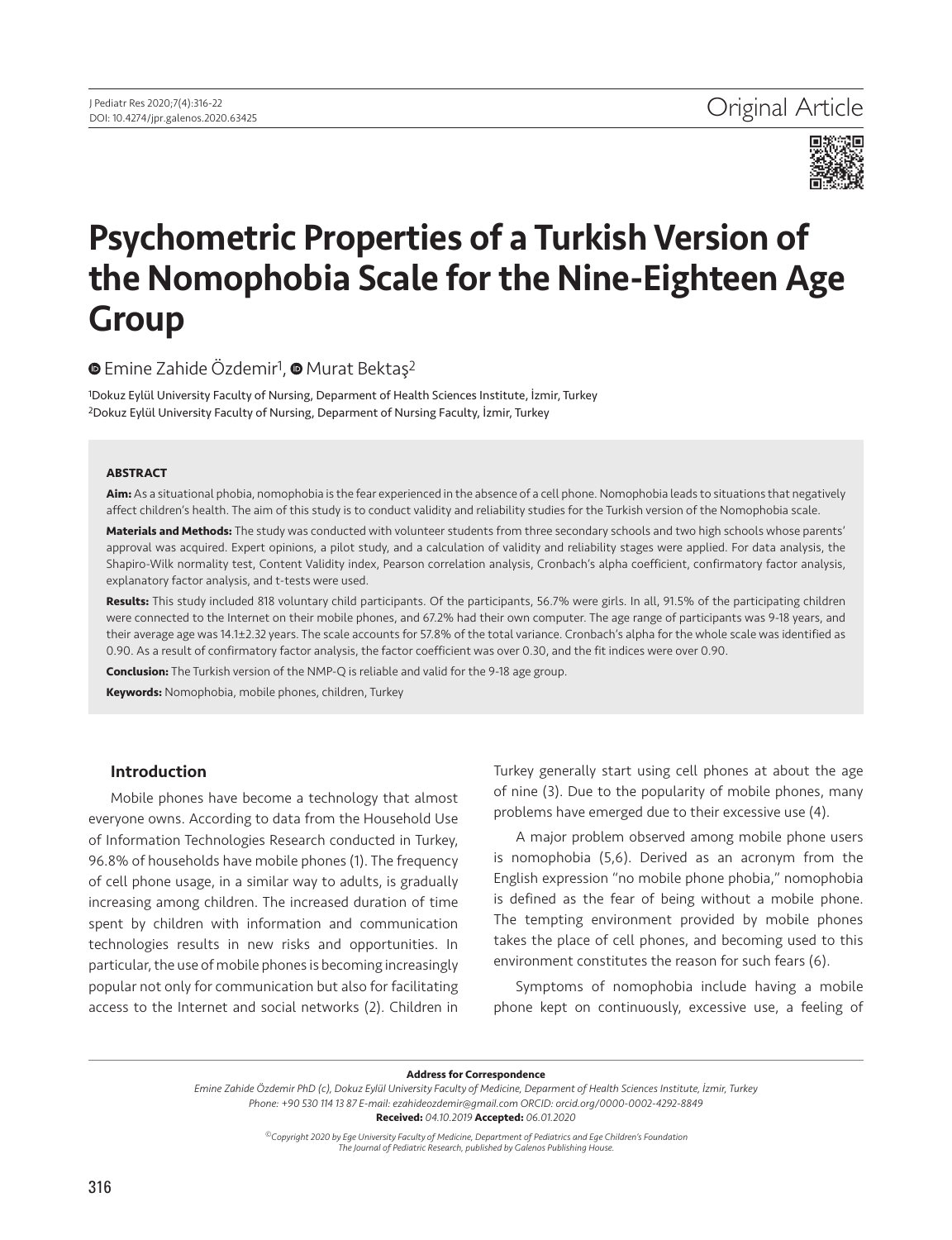anxiety when one's phone is out of network coverage, constantly checking messages or missed calls, Ghost Vibration syndrome, and a habit of continuously looking at one's mobile phone screen (7,8).

In particular, nomophobia is common among adolescents who start using technology at an early age. This group have been called "Generation Z," "Digital Natives," or the "Net Generation" (9,10). For Generation Z, technology is "an indispensable part of them" (11). Issues such as abstraction from life, shunning social relationships, a reduced attention span, increased irritation, and reduced sleep quality and tolerance are notable (12,13). However, no tools were available to define factors negatively affecting adolescents' health concerning this issue. Valid and reliable measurement tools are needed to determine the current situation, to develop active programs accordingly, and to measure the effectiveness of these initiatives. For this reason, the objective of this study was to adapt the Nomophobia scale developed for young adults aged 9-18 into Turkish and to conduct validity and reliability analyses for it.

#### Materials and Methods

#### Research Type

This research was a methodological, descriptive, and cross-sectional study intended to conduct validity and reliability studies on the Turkish version of the Nomophobia scale for children aged 9-18.

#### Research Population and Sample

This study was conducted in three secondary schools and two high schools between January 2018 and March 2018. In validity and reliability studies, while determining the number of samples, the literature refers to the rule of 5s, 10s, and 100s. It is emphasized that for a researcher to conduct factor analysis, he should survey at least five people per item (14). For scale development studies, the literature has reported that a sample size of less than 100 people is insufficient, medium if 200 people, good if 300 people, very good if 500 people, and perfect if 1,000 people are sampled (15). A total of 818 children who volunteered to participate and who filled out the form completely were included in the study.

#### Sample Inclusion Criteria Included the Following:

- Children in the age range of 9-18 years

- Ownership of a mobile phone

- Verbal and written consent received from both the child and parent respectively.

#### Data Collection Tools and Characteristics

Data in the study was collected using the sociodemographic data collection form and the Nomophobia scale.

Sociodemographic Data Collection Form: Sociodemographic features such as "age, gender, grade, status of having their own computer, status of having a cell phone of their own" among the children were included on this form.

Nomophobia Scale: The scale was developed by Yildirim and Correia (16) to measure university students' nomophobic behaviors, and its validity-reliability study for Turkish university students was conducted by (17). The scale consists of 20 items discussing four aspects of nomophobia, as well as four sub-dimensions, including six items addressing "inability to communicate" (10<sup>th</sup>, 11<sup>th</sup>, 12<sup>th</sup>, 13<sup>th</sup>, 14<sup>th</sup>, and 15<sup>th</sup> items), five items addressing "losing adherence" (16<sup>th</sup>, 17<sup>th</sup>, 18<sup>th</sup>, 19<sup>th</sup>, and 20<sup>th</sup> items), four items addressing "inability to access information"  $(1<sup>st</sup>, 2<sup>nd</sup>, 3<sup>rd</sup>)$ , and 4th items), and five items addressing "giving up convenience" (5th, 6th, 7th, 8th, and 9th items). The lowest score that can be obtained from the scale is 20, and the highest score is 140. A score of 20 points shows an absence of nomophobia; 21-60 points show mild nomophobia; 60-100 points show moderate nomophobia; and 100-140 points show the presence of severe of nomophobia. All items were graded using a 7-point Likert scale ranging from 1 (strongly disagree) to 7 (strongly agree). Original scale reliability coefficients  $(\alpha)$ were found as follows: 0.90 for "unable to communicate," 0.74 for "losing adherence," 0.94 for "unable to access information," 0.91 for "giving up convenience," and 0.92 as the reliability coefficient of the overall scale. According to results of the confirmatory factor analysis, it was found that χ2= 2.86, Root Mean Square Error of Approximation (RMSEA)= 0.08, Comparative Fit index (CFI)= 0.92.

Due to problems caused by nomophobia, it has become a subject of interest in the literature. The Nomophobia Scale was also adapted for Spanish (18), Persian (19), and Italian (20) culture.

The original scale sample was applied to university students with a mean age of 20 years. Its Turkish version was applied to individuals aged 17-34 years with an average age of 20.02±1.65, its Spanish version was applied to individuals aged 13-19 years with an average age of 15.41±1.22, its Persian version was applied to individuals aged 13-19 years, and its Italian version was applied to individuals with an average age of 27.91±8.63 years (6,17,19-21).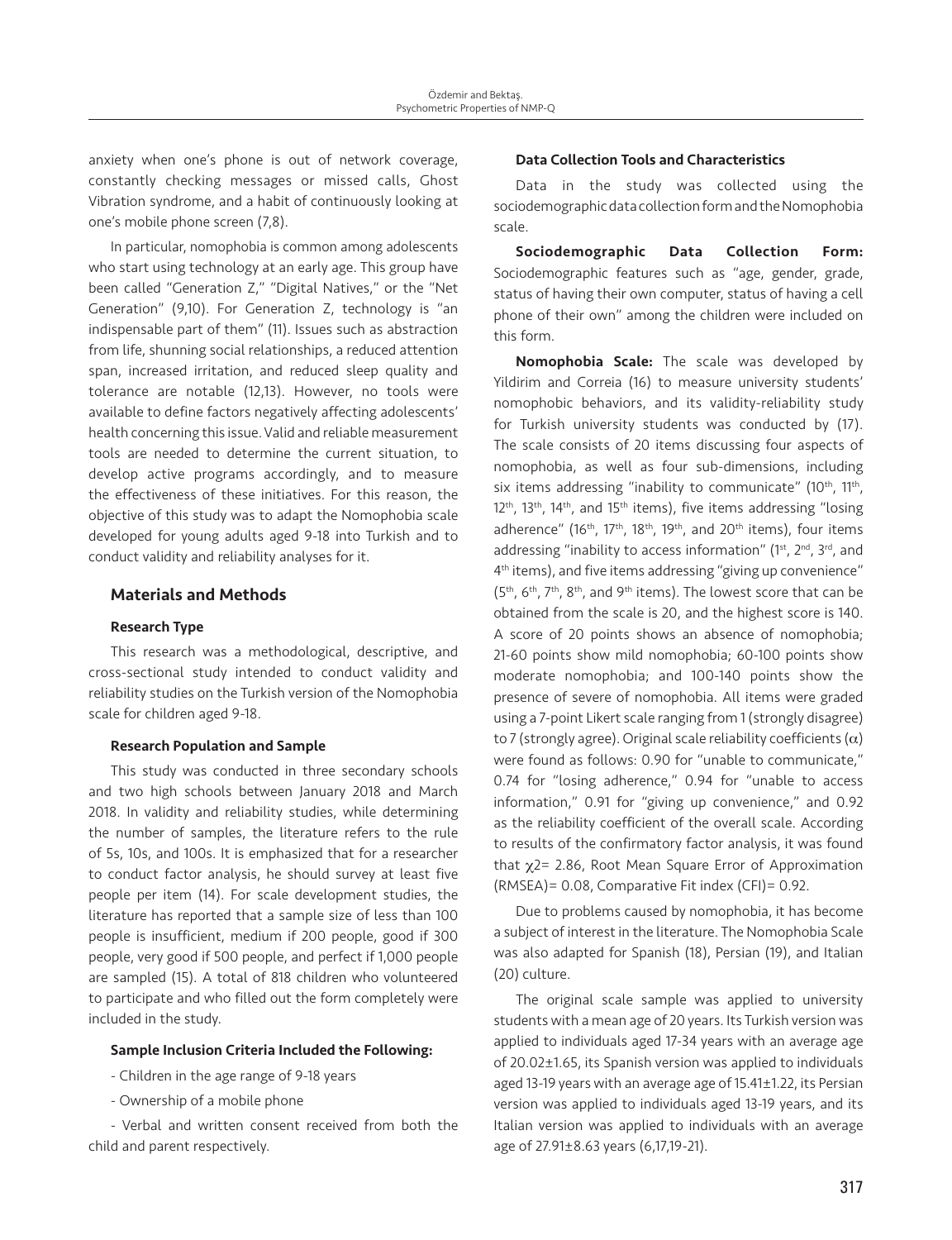#### Research Steps

Expert Opinion Stage: To determine the scales' scope of validity, researchers have suggested referring to at least three expert opinions (14,22). The opinions of a total of eight experts, including two psychologists, four academic members of pediatric nursing departments, and two academic members of psychiatry nursing departments were collected using scales. The scale form was given to experts, and they were requested to submit scores between 1 (not appropriate) and 4 (completely appropriate) to assess the compliance of scale items. Points were assessed using the scope of Validity index. According to these expert opinions, the items are understandable, and there is no need for wording or grammatical changes.

Preliminary Stage: It was suggested, after receiving expert opinions, to apply the scale to a sample consisting of 10-20 people not included in the sample but bearing similar characteristics to those participants who would be part of the main sample population (14,22). The draft was revised using expert opinions and was given to 10 nonparticipants who complied with the sample characteristics. As no negative feedback was received relating to the clarity of the items; it was decided to apply the scale to the larger group.

Reliability Analysis: To analyze the total score for the scale and its sub-dimensions, Pearson correlation analysis was used, and by considering a correlation value of 0.20, nonconforming items were removed from the scale (14,22). Cronbach's alpha coefficient was calculated to determine internal consistency for the scale and its sub-dimensions (14,22).

Validity Analysis: Descriptive factor analysis was applied to determine the item-factor relationship, and confirmatory factor analysis was conducted to calculate whether items and sub-dimensions explain the scale's original structure (14,22). It was planned to remove items with factor loads below 0.30.

# Statistical Analysis

For data analysis, the Shapiro-Wilk normality test was applied to determine the percentage and average for descriptive statistics and whether data were distributed normally. The Content Validity index was applied for the compliance analysis of the expert opinions. Pearson correlation analysis was applied for the item-total score analysis of the scale and its sub-dimensions. Cronbach's alpha coefficient was applied to determine the internal consistency of the scale and its sub-dimensions and exploratory factor analysis (EFA) was applied to determine item-factor relationships. Confirmatory factor analysis was conducted to determine whether items and sub-dimensions explained the original structure of the scale. A t-test was applied for comparison of similar groups. Pearson correlation analysis was applied to determine the relationships among factors of the scale; t-test and Pearson correlation analysis were conducted in invariance-dependent groups based on time. Pearson correlation analysis was conducted to assess the relationships among score averages of the scale and Visual Analog scale. In the data assessment, the margin of error was considered to be p=0.05.

# Research Ethics

Written consent was received from parents and verbal permission was received from the children. Permission to use the scale was obtained via e-mail.

# Results

Overall, 7.9% of the children (n=64) attended the fifth grade; 18% (n=144) attended the sixth grade; 9.7% (n=79) attended the seventh grade; 12.3% (n=100) attended the eighth grade; 16.1% (n=131) attended the ninth grade; 10.9% (n=89) attended the tenth grade; 15.5% (n=126) attended the eleventh grade; and 9.5% (n=77) attended the twelfth grade. Additionally, 56.7% of the children were female, and 43.3% were male. Most of the children (91.5%) connected to the internet via their mobile phones, and 67.2% had their own computers. The age of the participants ranged from 9-18 years, and their average age was 14.1±2.32 years.

#### Content Validity

The Content Validity index as per item (I-CVI) was 0.99- 1.00, and the Content Validity index on the scale (S-CVI) basis was 0.99.

#### Explanatory Factor Analysis

As a result of EFA, Kaiser-Meyer-Olkin (KMO) was identified as 0.928, and the Bartlett test yielded a result  $\chi^2$ = 6,631.247. As a result of EFA, it was determined that the scale consisted of four sub-dimensions. The scale accounts for 57.8% of the total variance. The 'inability to communicate' sub-dimension accounted for 37.1% of the total variance, the 'losing online connection' sub-dimension accounted for 9.1%, the 'loss of comfort' sub-dimension accounted for 6.5%, and the 'inability to access information' sub-dimension accounted for 5.1%.

It was determined that the factor loads of items included in the 'inability to communicate' sub-dimension ranged from 0.60 to 0.83; the factor loads of items in 'losing online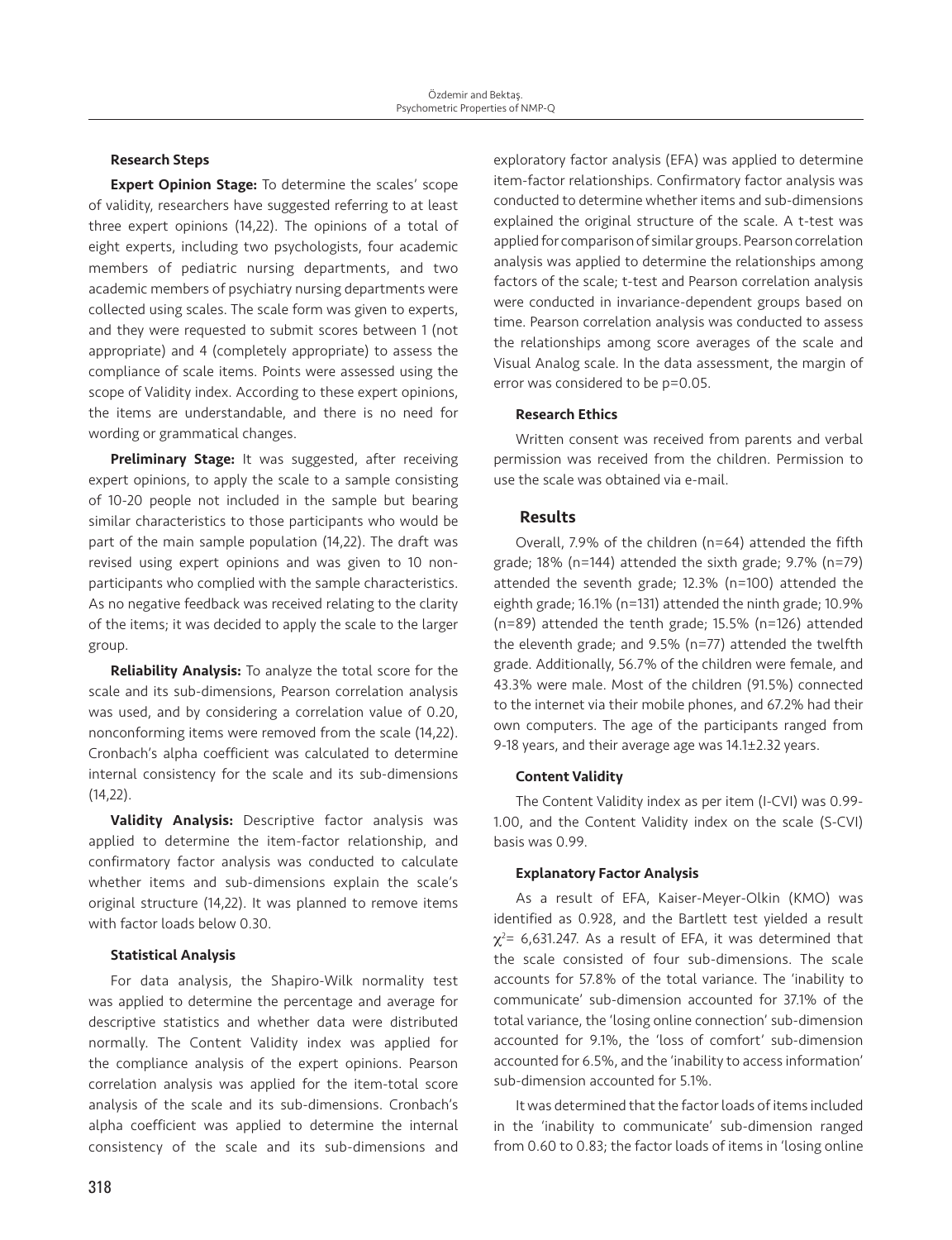connection' ranged from 0.58 to 0.71; the factor loads of items in the 'loss of comfort' sub-dimension ranged from 0.40 to 0.75; and the factor loads of items in the 'inability to access information' sub-dimension ranged from 0.58 to 0.81 (Table I).

#### Confirmatory Factor Analysis

As a result of applying confirmatory factor analysis (CFA), fit indices were identified as follows: X2= 662.30, df= 162, χ<sup>2</sup>/df= 4.08, RMSEA= 0.061, GFI= 0.93, IFI= 0.97, NFI= 0.97, NNFI= 0.97, CFI= 0.97, RFI= 0.96, and AGFI= 0.90. It was determined that the factor loads of items in the 'inability to access information' sub-dimension ranged from 0.67 to 0.81; the factor loads of items in the 'loss of comfort' sub-dimension ranged from 0.60 to 0.75; the factor loads of items in the 'inability to communicate' subdimension ranged from 0.74 to 0.83; and the factor loads of item in the 'losing online connection' sub-dimension ranged from 0.66 to 0.77 (Figure 1).

| Table I. Explanatory factor analysis |                             |                                |                            |                                                     |  |  |
|--------------------------------------|-----------------------------|--------------------------------|----------------------------|-----------------------------------------------------|--|--|
|                                      | Sub-dimensions              |                                |                            |                                                     |  |  |
| Items                                | Inability to<br>Communicate | Losing<br>Online<br>Connection | <b>Demising</b><br>Comfort | <b>Inability</b><br>to Access<br><b>Information</b> |  |  |
| m11                                  | 0.83                        |                                |                            |                                                     |  |  |
| m13                                  | 0.80                        |                                |                            |                                                     |  |  |
| m10                                  | 0.71                        |                                |                            |                                                     |  |  |
| m15                                  | 0.69                        |                                |                            |                                                     |  |  |
| m14                                  | 0.63                        |                                |                            |                                                     |  |  |
| m12                                  | 0.60                        |                                |                            |                                                     |  |  |
| m16                                  |                             | 0.71                           |                            |                                                     |  |  |
| m18                                  |                             | 0.70                           |                            |                                                     |  |  |
| m17                                  |                             | 0.67                           |                            |                                                     |  |  |
| m19                                  |                             | 0.65                           |                            |                                                     |  |  |
| m20                                  |                             | 0.58                           |                            |                                                     |  |  |
| m <sub>5</sub>                       |                             |                                | 0.75                       |                                                     |  |  |
| m <sub>6</sub>                       |                             |                                | 0.66                       |                                                     |  |  |
| m <sub>7</sub>                       |                             |                                | 0.60                       |                                                     |  |  |
| m <sub>9</sub>                       |                             |                                | 0.55                       |                                                     |  |  |
| m8                                   |                             |                                | 0.40                       |                                                     |  |  |
| m2/<br>sqm                           |                             |                                |                            | 0.81                                                |  |  |
| m1                                   |                             |                                |                            | 0.77                                                |  |  |
| m4                                   |                             |                                |                            | 0.61                                                |  |  |
| m <sub>3</sub>                       |                             |                                |                            | 0.58                                                |  |  |

#### Reliability Analysis

Cronbach's alpha for the whole scale was identified as 0.90. Cronbach's alpha for the lower dimensions was 0.76 for the 'inability to access information' sub-dimension, 0.74 for the 'loss of comfort' sub-dimension, 0.87 for the 'inability to communicate' sub-dimension, and 0.78 for the 'losing online connection' sub-dimension. As a result of the two split-half analysis scale, the Cronbach's alpha value for the first half was identified as 0.83, and the Cronbach's alpha value for the second half was identified as 0.86. Spearman-Brown and Guttman split-half coefficients were both identified as 0.85 (Table II).

| $(n=818)$                          |                   |                  |          |  |
|------------------------------------|-------------------|------------------|----------|--|
| <b>Subscale</b>                    | Cronbach $\alpha$ | $M \pm SD$       | Min-Max  |  |
| Inability to access<br>information | 0.76              | $13.27 \pm 6.17$ | $4 - 28$ |  |
| Loss of comfort                    | 0.74              | $16.40 \pm 7.59$ | $5 - 35$ |  |
| Inability to<br>communicate        | 0.87              | 21.99±10.09      | $6 - 42$ |  |
| Losing online<br>connection        | 0.78              | $11.91 \pm 6.85$ | $5 - 35$ |  |
| Total                              | 0.90              | $63.69 + 24.96$  | 20-140   |  |

**Table II.** Reliability analysis of scale and sub-scale scores

M: Mean, SD: Standard deviation, Min: Minimum, Max: Maximum, n: Number



Chi-Square=6622.30, df=162, p-value=0.0000, RMSEA=0.061

Figure 1. Confirmatory Factor Analysis of Nomophobia scale for 9-18 age children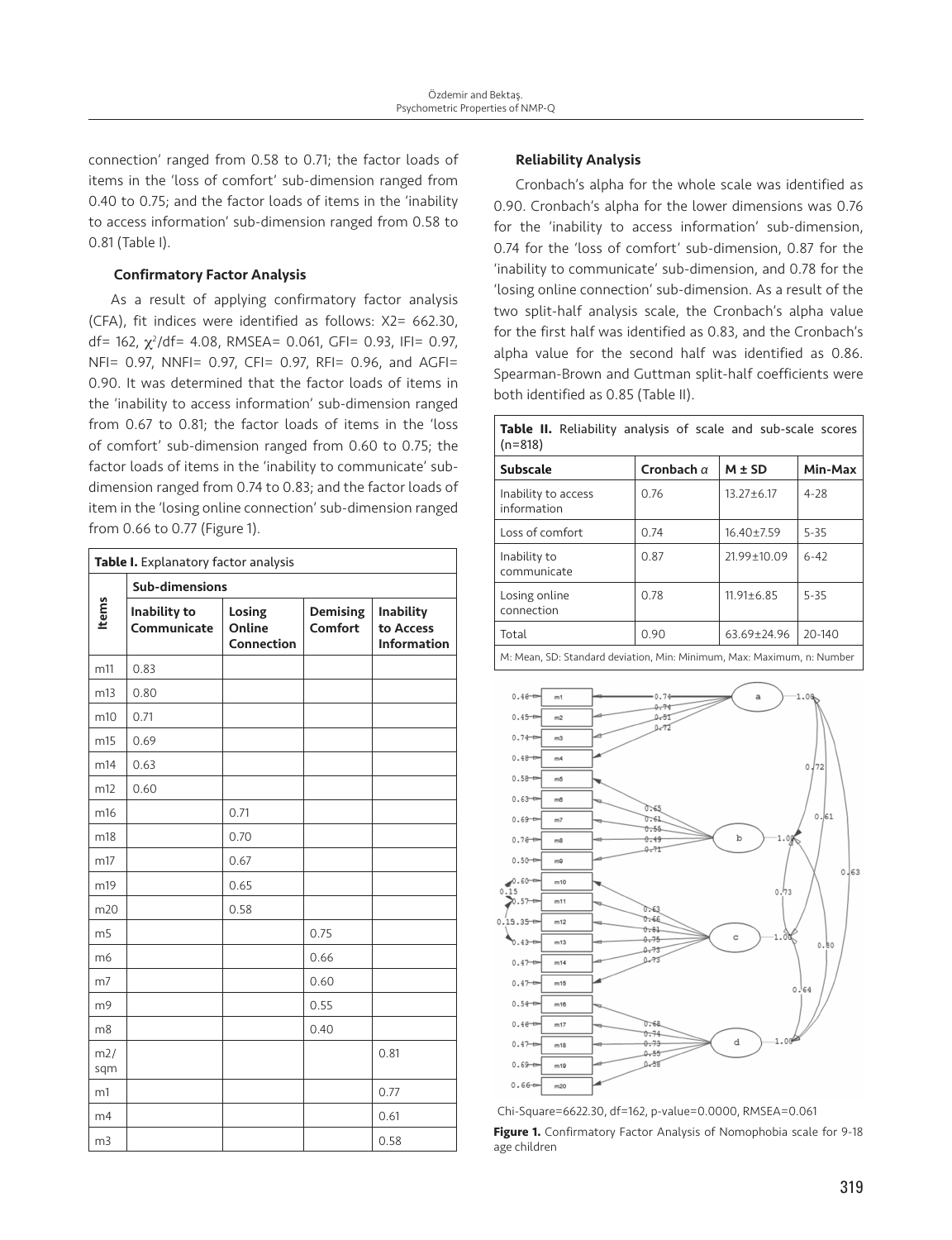The total score of scale items and their correlations were determined to vary between 0.46 and 0.73. It was found that item-subscale correlations varied between 0.44 and 0.59 for the 'inability to access information' subdimension, between 0.48 and 0.60 for the 'loss of comfort' sub-dimension, and between 0.52 and 0.71 for the 'inability to communicate' sub-dimension (Table III).

| Table III. Characteristics of items in scale scores (n=818) |                |                                       |                                                |  |  |  |  |
|-------------------------------------------------------------|----------------|---------------------------------------|------------------------------------------------|--|--|--|--|
| <b>Subscales</b>                                            | <b>Items</b>   | Item-total score<br>correlations (r)* | Item-subscale<br>score correlations<br>$(r)^*$ |  |  |  |  |
|                                                             | $\mathbf{1}$   | 0.53                                  | 0.52                                           |  |  |  |  |
| Inability                                                   | $\overline{2}$ | 0.51                                  | 0.49                                           |  |  |  |  |
| to access<br>information                                    | 3              | 0.43                                  | 0.44                                           |  |  |  |  |
|                                                             | $\overline{4}$ | 0.59                                  | 0.59                                           |  |  |  |  |
|                                                             | 5              | 0.54                                  | 0.54                                           |  |  |  |  |
| Loss of                                                     | 6              | 0.53                                  | 0.55                                           |  |  |  |  |
| comfort                                                     | $\overline{7}$ | 0.46                                  | 0.48                                           |  |  |  |  |
|                                                             | 8              | 0.47                                  | 0.49                                           |  |  |  |  |
|                                                             | 9              | 0.61                                  | 0.60                                           |  |  |  |  |
|                                                             | 10             | 0.55                                  | 0.55                                           |  |  |  |  |
|                                                             | 11             | 0.51                                  | 0.52                                           |  |  |  |  |
|                                                             | 12             | 0.73                                  | 0.71                                           |  |  |  |  |
| Inability to<br>communicate                                 | 13             | 0.60                                  | 0.59                                           |  |  |  |  |
|                                                             | 14             | 0.61                                  | 0.61                                           |  |  |  |  |
|                                                             | 15             | 0.61                                  | 0.59                                           |  |  |  |  |
|                                                             | 16             | 0.54                                  | 0.54                                           |  |  |  |  |
|                                                             | 17             | 0.56                                  | 0.55                                           |  |  |  |  |
| Losing online<br>connection                                 | 18             | 0.55                                  | 0.55                                           |  |  |  |  |
|                                                             | 19             | 0.46                                  | 0.47                                           |  |  |  |  |
|                                                             | 20             | 0.52                                  | 0.55                                           |  |  |  |  |
| *Significant at <0.001 level                                |                |                                       |                                                |  |  |  |  |

# **Discussion**

When the Content Validity index was applied, content validity indices were above 0.80 on an item and scale basis. There was a high level of compliance among the experts that items for this age range sufficiently represented the desired field (23,24). These results supported the content validity of the scale.

# Construct Validity of the Scale

In the literature, to conduct factor analysis, the Bartlett Sphericity test value must be statistically significant, and

the KMO value must be at least 0.60 (23,24). For this study, the Bartlett's sphericity test value was less than p<0.05, and the KMO value was higher than 0.60. These results show that the data are sufficient and appropriate for factor analysis (23-26). The results of this study show similarity with the original scale (6), the Spanish version (18), and the Italian version (20). In the EFA applied, an Eigenvalue of 1 or above was accepted for determining the factor number (26,27). The scale consisted of four sub-dimensions. These sub-dimensions accounted for 57.7% of the total variance. The original scale accounted for 69.6% of the total variance (6), the Spanish version accounted for 66.4% of the total variance (21), and the Italian version accounted for 65.9% of the total variance (20). In this study, the fact that the total variance obtained in this study was over 50% and closer to the total variance obtained in the original and other language versions reveals that the scale, which was developed for an older age group, was also a valid measurement tool for the 9 to 18-year-old age group. These results also support the content validity of the scale. In the literature, it is emphasized that, while deciding under which factor the items will be placed, the factor load should be at least 0.30 or above; meaning that items below this rate should be excluded from the scale (23-26). In this study, it was determined that items in all sub-dimensions had factor loads higher than 0.40, similar to factor loads in the original scale and scales in other languages (Table III) (16,18,20,28). These results showed that the scale had a powerful factor structure.

As a result of CFA, factor loads of the four subdimensions varied between 0.60 and 0.83 (Figure 1). The fact that all factor loads were greater than 0.30, fit indices were greater than 0.90, RMSEA was less than 0.080, and  $\chi^2$ /df was less shows that items in each dimension defined their factors sufficiently. The results of this study were similar with the confirmatory factor analysis results in the Turkish adult and Spanish versions of the scale (17,18). The fact that these research results were found to be close to the adult group supports the structural validity of the scale and also shows that the scale can effectively assess nomophobia in the 9 to 18-year-old age group.

The EFA and CFA results in this study support the structural validity of the scale and reveal that the scale is a valid tool.

#### Reliability Analysis of Scale

Internal Consistency Analysis of the Scale and Its Sub-dimensions When the Cronbach's alpha coefficient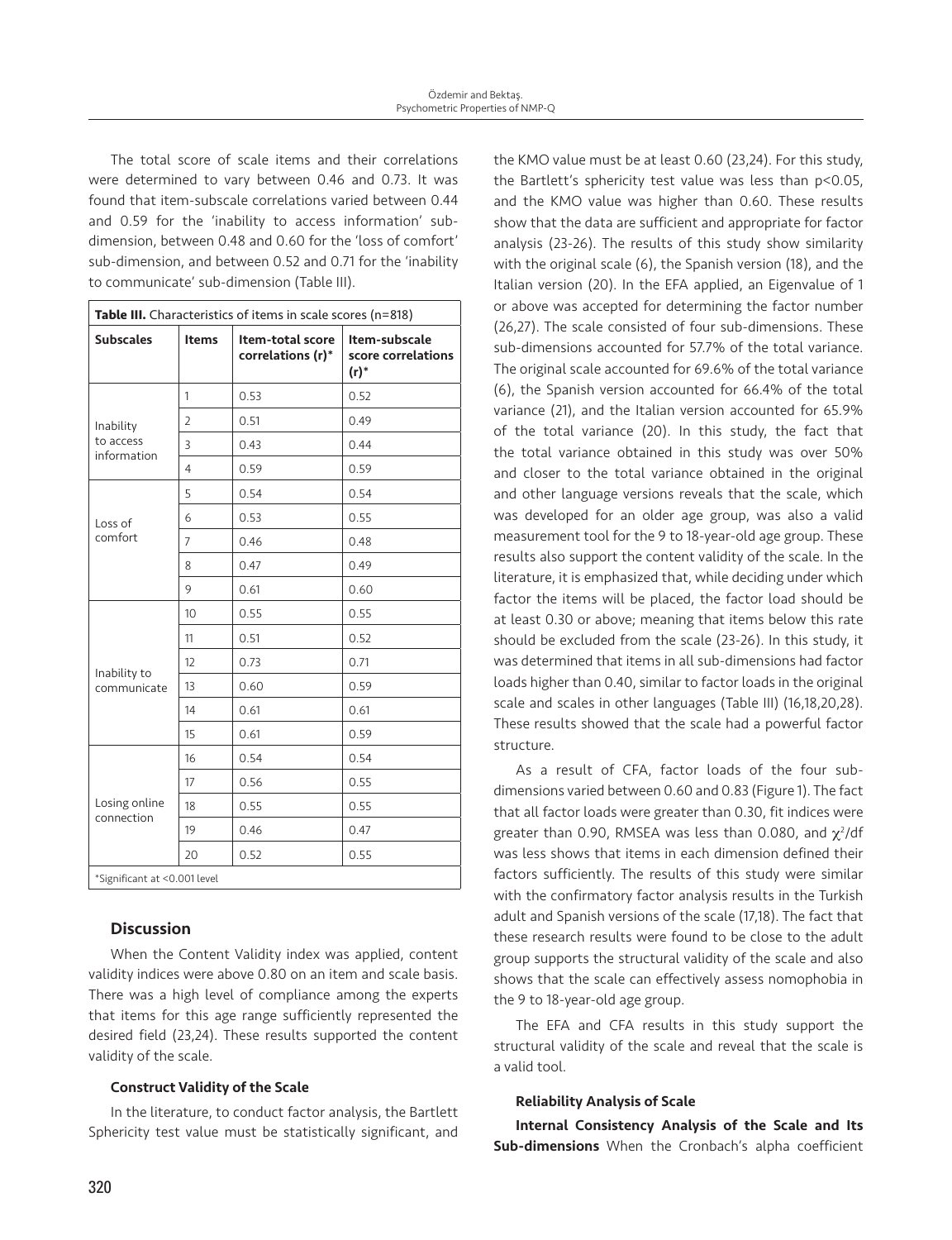varies between 0.60 and 0.80, it shows that a scale is quite reliable; and when it varies between 0.80 and 1.00, it shows that a scale is highly reliable (29,30). In these research results, it was determined that the Cronbach's alpha for the whole scale was 0.90, and Cronbach's alpha values for the four sub-dimensions were all above 0.70 (Table I). The Cronbach's alpha value in the original scale was 0.95 (6), 0.92 in the Turkish adult version (17), and 0.95 in the Italian version (20). Internal consistency values obtained in this study showed similarity with those found in the original versions and versions in other languages. These study results have shown that the scale is a measurement tool that can be used safely with the 9 to 18-year-old age group. In the split-half method used in this study, the Cronbach's alpha values for both sections were over 0.80, and there was a strong and significant relationship between the halves. These results provide important evidence supporting the reliability of the scale.

# Item-total Score Analysis of Scale and Subdimensions

Item-total score and item sub-dimension total score correlations should be greater than 0.20, and preferably as close to 1 as possible, and positive (14). In this study, the item correlations with scale total scores and subscale total scores were above 0.40 (Table II). The item-total score and item-subscale total score correlations in the original scale and versions in other languages were above 0.40 and show similarity with this study's results (16,18,20,28). These results show that each item is highly interrelated with all scales and subscales. This suggests the field to be measured, the scale sufficiently measures nomophobia for the 9 to 18-year-old age group, and the item reliability of scale and sub-dimensions is high.

# Conclusion

Consequently, it was determined that the scale had prominent levels of reliability and validity in assessing the level of nomophobia in the 9 to 18-year-old age group. In this study, an objective measurement tool was found to assess the levels of nomophobia among individuals in the 9 to 18-year-old age group. Problems in mobile phone usage behaviors may interrupt adolescents' daily lives and adversely affect their physical and mental health. The increase in nomophobia among adolescents was negatively predicted by cell phone addiction and attention levels (31). In addition, as adolescents' levels of nomophobia increase, depression, a decrease in social relations, and low academic achievement are observed (31,32). Self-esteem, extraversion,

conscientiousness, and emotional stability are identified as important determinants of nomophobia (33). Using this scale, students' nomophobia levels can be determined, and the mechanics of nomophobia can be defined more clearly with further studies. This study may be a guide for determining risk groups, planning preventive studies that focus on these groups, and assessing the effectiveness of these planned initiatives.

# Notes

# Compliance with Ethical Standards

# Ethical Approval

All procedures performed in studies involving human participants were in accordance with the ethical standards of the institutional and/or the national research committee and the 1964 Helsinki declaration and its later amendments or comparable ethical standards. Informed consent was obtained from all individual participants included in the study.

# **Ethics**

Ethics Committee Approval: All procedures performed in studies involving human participants were in accordance with the ethical standards of the institutional and/or the national research committee and the 1964 Helsinki declaration and its later amendments or comparable ethical standards. Informed consent was obtained from all individual participants included in the study.

Informed Consent: Written consent was received from parents and verbal permission was received from the children. Permission to use the scale was obtained via e-mail.

Peer-review: Enternally and internally peer-reviewed.

# Authorship Contributions

Surgical and Medical Practices: E.Z.Ö., Concept: E.Z.Ö., Design: M.B., Data Collection or Processing: M.B., Analysis or Interpretation: E.Z.Ö., Literature Search: E.Z.Ö., Writing: E.Z.Ö.

Conflict of Interest: None of the authors had conflict of interest.

**Financial Disclosure:** The authors declared that this study received no financial support.

# References

1. Turkish Statistical Institute. Household Information Technology Usage Survey 2016- 2018. Retrieved from: http://www.tuik.gov. tr/ Access Date: December 18,2018.